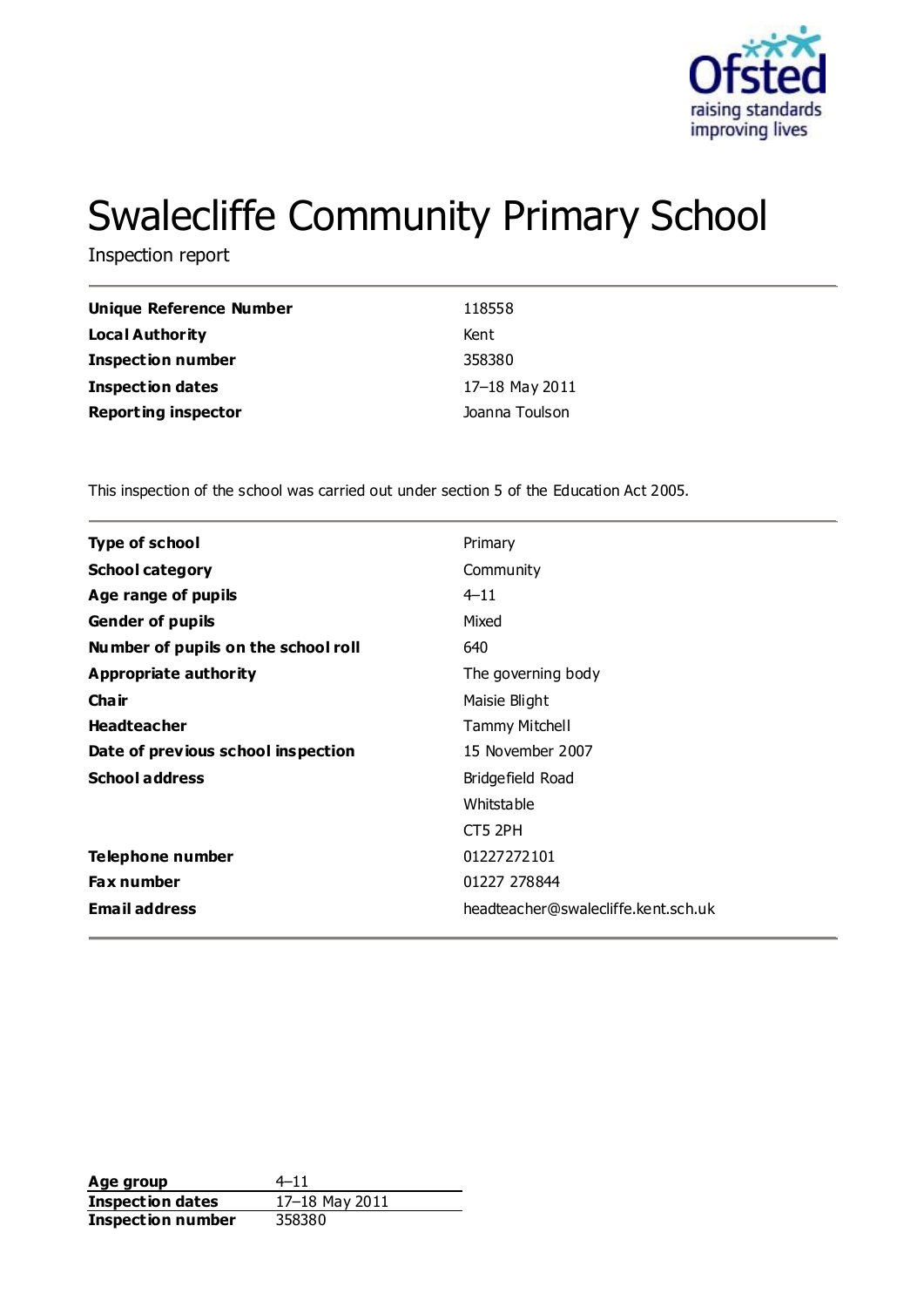The Office for Standards in Education, Children's Services and Skills (Ofsted) regulates and inspects to achieve excellence in the care of children and young people, and in education and skills for learners of all ages. It regulates and inspects childcare and children's social care, and inspects the Children and Family Court Advisory Support Service (Cafcass), schools, colleges, initial teacher training, work-based learning and skills training, adult and community learning, and education and training in prisons and other secure establishments. It assesses council children's services, and inspects services for looked after children, safeguarding and child protection.

Further copies of this report are obtainable from the school. Under the Education Act 2005, the school must provide a copy of this report free of charge to certain categories of people. A charge not exceeding the full cost of reproduction may be made for any other copies supplied.

If you would like a copy of this document in a different format, such as large print or Braille, please telephone 0300 123 4234, or email **[enquiries@ofsted.gov.uk](mailto:enquiries@ofsted.gov.uk)**.

You may copy all or parts of this document for non-commercial educational purposes, as long as you give details of the source and date of publication and do not alter the documentation in any way.

To receive regular email alerts about new publications, including survey reports and school inspection reports, please visit our website and go to 'Subscribe'.

Royal Exchange Buildings St Ann's Square Manchester M2 7LA T: 0300 123 4234 Textphone: 0161 618 8524 E: **[enquiries@ofsted.gov.uk](mailto:enquiries@ofsted.gov.uk)**

W: **[www.ofsted.gov.uk](http://www.ofsted.gov.uk/)**

© Crown copyright 2011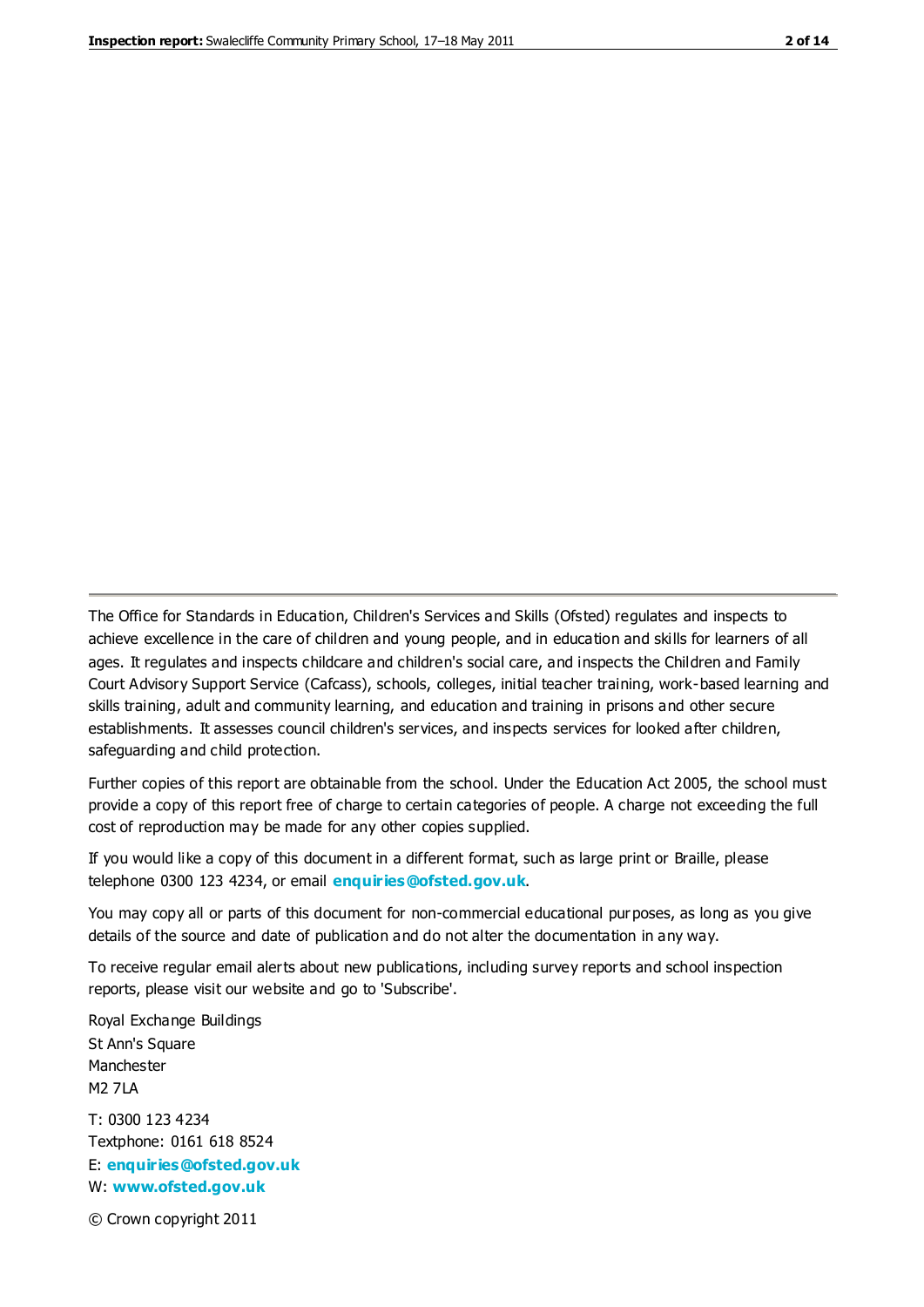# **Introduction**

This inspection was carried out by four additional inspectors. The inspectors visited 25 lessons taught by 21 teachers, observed an assembly and held meetings with pupils, members of the governing body and staff. They observed the school's work and looked at the school improvement plan, minutes of governing body meetings, a range of policies and risk assessments, data relating to pupils' progress and attainment, documentation relating to safeguarding, lesson plans and pupils' work. The questionnaires returned by 109 pupils, 40 staff and 148 parents and carers were scrutinised.

The inspection team reviewed many aspects of the school's work. It looked in detail at a number of key areas.

- $\blacksquare$  How effectively the school tackles the fluctuations in progress that pupils make.
- $\blacksquare$  How well the school is closing the attainment gap between vulnerable groups.
- How well leaders at all levels drive school improvement.

# **Information about the school**

The school is larger than most primary schools. Most pupils are from White British backgrounds. The proportion of pupils with special educational needs and/or disabilities is lower than the national average. Most of these difficulties relate to behavioural, emotional and social difficulties, speech and language difficulties or moderate learning needs. The proportion of pupils known to be eligible for free school meals is significantly below average. The headteacher was appointed in January 2010. The school has the Activemark, the Healthy Schools Award, the National ICT Mark and an Eco Bronze Award. The children's centre on site is not managed by the governing body and is subject to a separate inspection.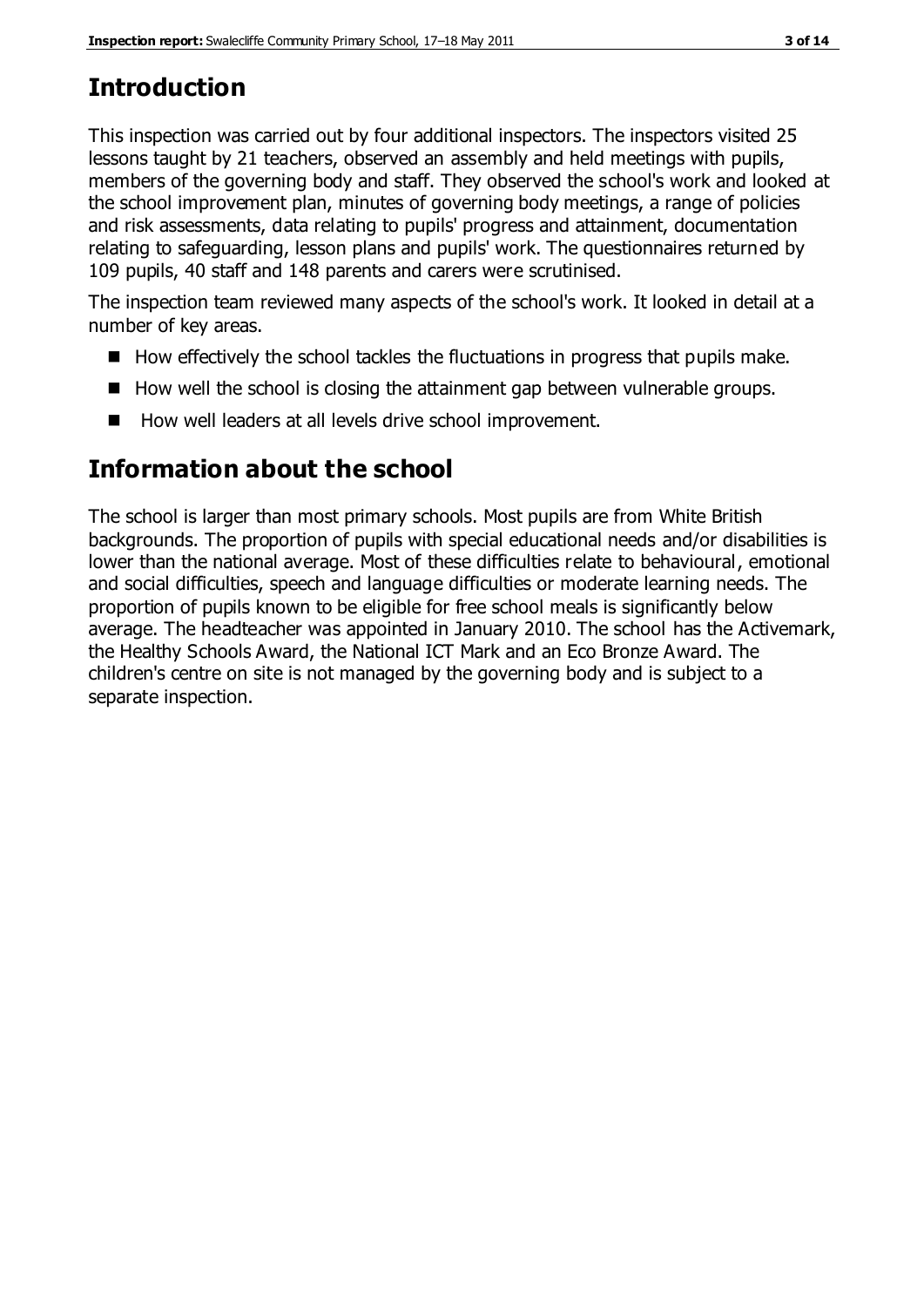**Inspection grades: 1 is outstanding, 2 is good, 3 is satisfactory, and 4 is inadequate** Please turn to the glossary for a description of the grades and inspection terms

# **Inspection judgements**

| Overall effectiveness: how good is the school?  |  |
|-------------------------------------------------|--|
| The school's capacity for sustained improvement |  |

## **Main findings**

Swalecliffe Community Primary School is a satisfactory school which is improving rapidly. There are many good features to its work. The Early Years Foundation Stage is good and children are well prepared for the next stage in their school life. The school provides good care for all its pupils and there is a very positive atmosphere in which pupils feel safe. Adults provide excellent role models and there are good relationships across the school. As a result, behaviour is good and pupils are polite, friendly and kind to each other.

The headteacher provides good direction and has the confidence and respect of the governing body, staff, parents and carers, and pupils. The quality of learning and the progress that pupils make are satisfactory and there is good evidence of improvement, due to the commitment and drive of leaders at all levels. Those parents and carers who returned the questionnaire are overwhelmingly supportive of the headteacher and the school. Typical comments were: 'Many positive changes have been made under the new head' and 'Our child thoroughly enjoys school'. The recently restructured leadership team has already improved the quality of teaching, particularly in Years 2, 5 and 6. This has resulted in improved attainment in Year 6 and has halted the decline in attainment at the end of Year 2. Attendance has improved and is now high. The determination of all staff to continue to improve is reflected in very sharply focused action plans which arise from rigorous and accurate self-evaluation. The governing body provides good support and challenge to the school. All this demonstrates that there is a good capacity to continue to improve.

Teachers have created bright learning environments with high-quality displays of pupils' work. In the best lessons, the learning intention is clear and pupils are appropriately challenged. However, in some lessons, work is not always well matched to the needs of individuals. For example, more-able pupils are sometimes given work that is too easy and opportunities are lost to challenge them through effective questioning. Pupils who find learning more difficult are sometimes given work that is too easy or too hard and although support staff usually provide good support, on a few occasions this is not consistent and so pupils with special educational needs and/or disabilities make satisfactory rather than good progress overall. Marking of pupils' work is not consistently good throughout the school and pupils have too few opportunities to assess their own work or that of others.

The curriculum is good and supports the development of good personal development and well-being by providing imaginative cross-curricular activities which engage and excite pupils. Pupils have an outstanding understanding about how to keep healthy. Good opportunities are taken to promote this understanding through the curriculum. For example, during the inspection pupils in Year 4 made good use of computers to record their ideas about how healthy the class was.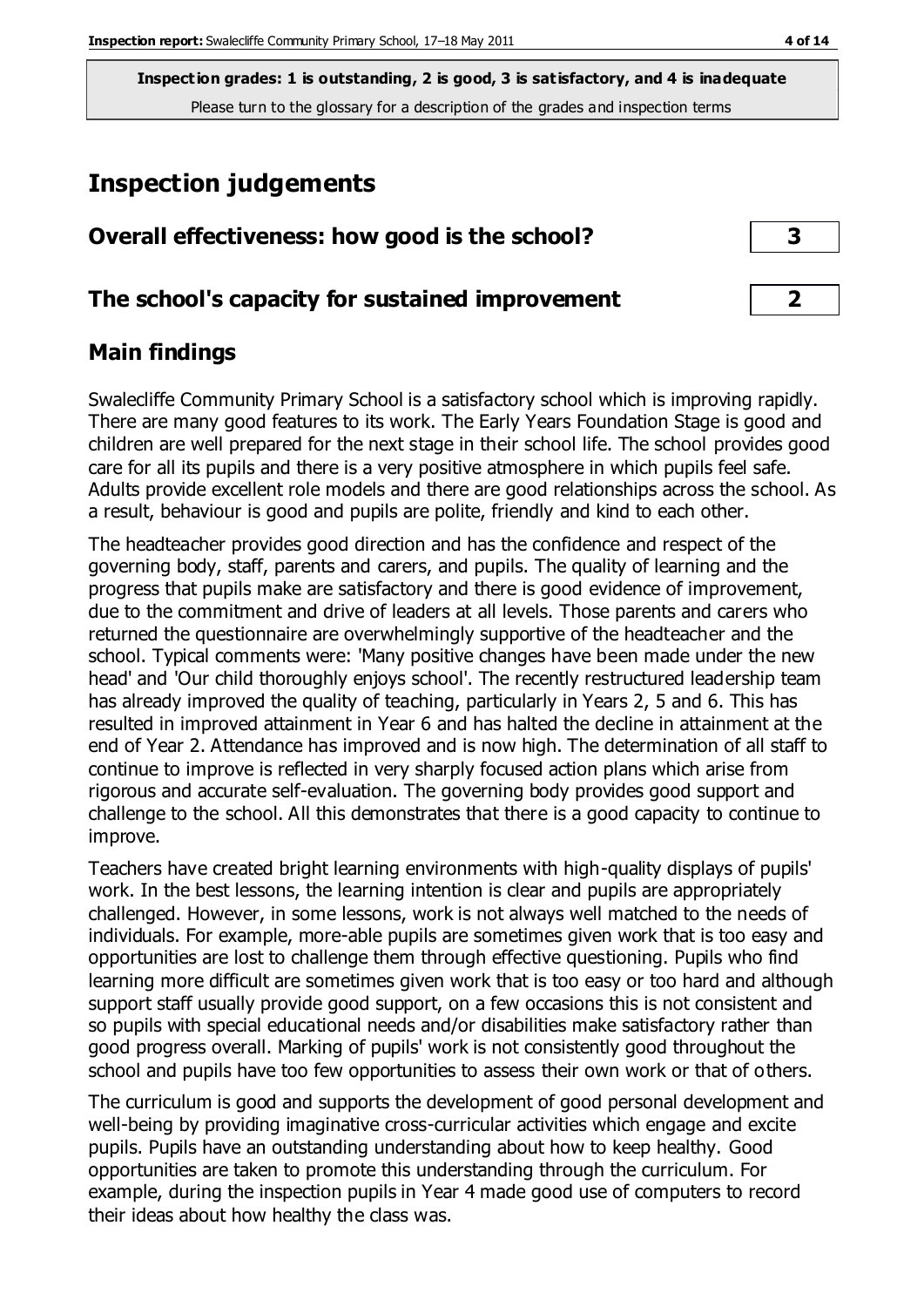**Inspection grades: 1 is outstanding, 2 is good, 3 is satisfactory, and 4 is inadequate** Please turn to the glossary for a description of the grades and inspection terms

#### **What does the school need to do to improve further?**

- Improve the quality of teaching and learning so that all teaching secures good or better progress by ensuring that:
	- assessment is used well to match work to the needs of individuals and to provide appropriate levels of challenge
	- marking consistently gives pupils clear guidance about how to move their learning on
	- pupils are given more opportunities to assess their own learning
	- adult support for pupils with special educational needs and/or disabilities is consistently good.

#### **Outcomes for individuals and groups of pupils 3**

Children join the school with levels of skills and knowledge that are at or below those expected and with especially low levels of communication, language and literacy skills. Attainment at the end of Year 6 had been average since 2007 but rose significantly in 2010. The school's own data, as well as pupils' work, show that Year 6 pupils are on track to reach challenging but realistic targets and hence similar above average levels of attainment this year. For these Year 6 pupils, this is good progress and provides evidence that outcomes, although currently satisfactory, are improving strongly. Outcomes for pupils with special educational needs and/or disabilities are satisfactory with signs of improvement. During the inspection, good learning was seen where teachers used assessment well to ensure individual pupils were challenged. For example, in Year 6, pupils were excited about creating metaphors and were encouraged to 'up-level' their sentences by using more ambitious vocabulary. In Year 2, pupils made good progress in their ability to use adjectives when writing about their space character. On occasions, for example in Year 1, where pupils could move between classes to choose from the range of activities on offer, too little direct teaching meant that although pupils enjoyed the activities, they lost opportunities to learn.

The school has recently been awarded 'outstanding' in its Healthy Schools award and the inspection echoes this view that pupils have an excellent understanding about how to keep healthy. Pupils contribute well to the community, through, for example, being play leaders and raising money for charity. They care about their environment and are proud to have achieved an 'Eco' award which recognises their good work on recycling. Very successful strategies have resulted in high attendance. Pupils enjoy school and have good attitudes to learning. Pupils develop good spiritual, social and moral understanding through, for example, assemblies which explore the concept of trust. Several links with contrasting schools, including a long standing link with a school in France, support pupils' good cultural development.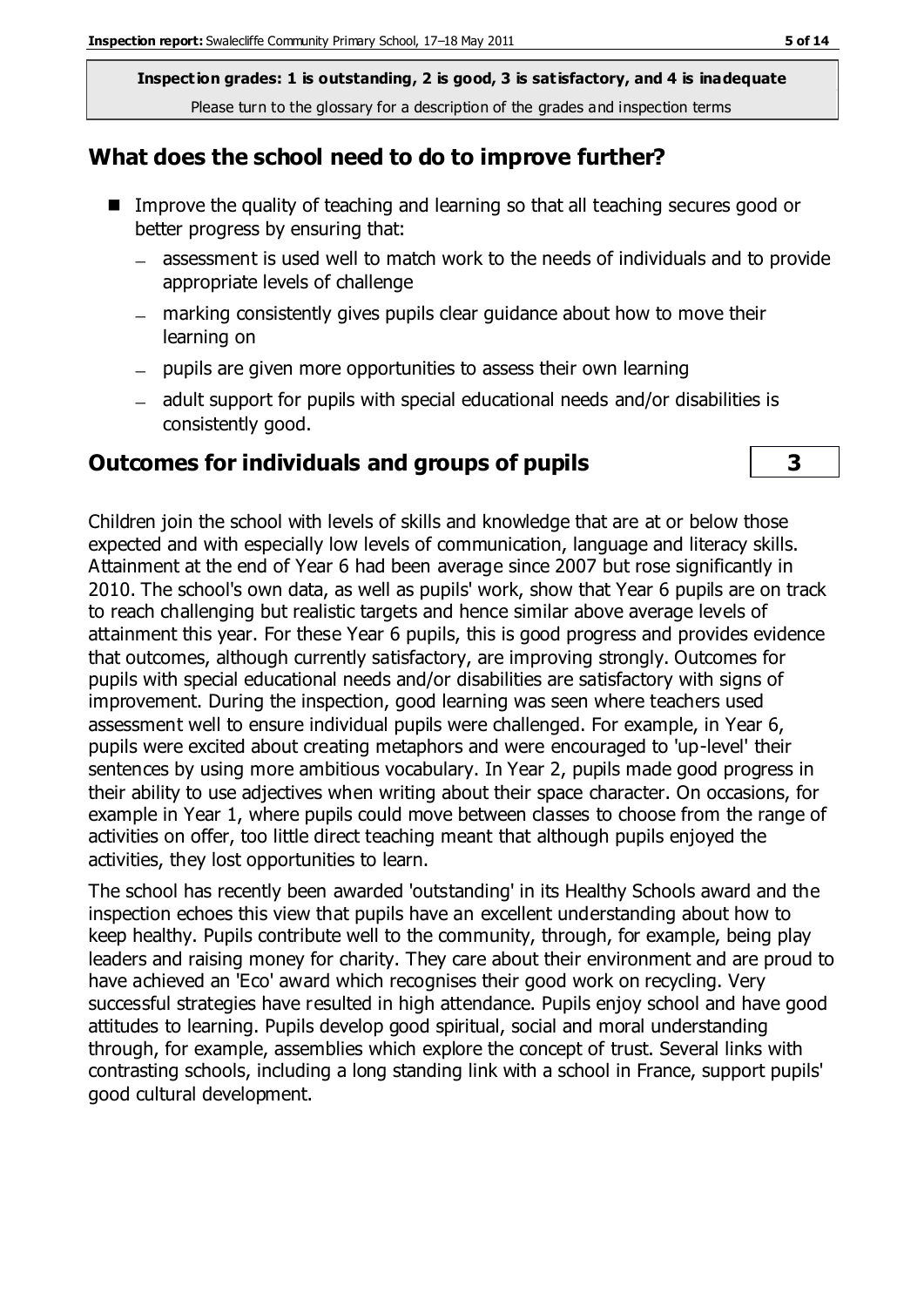Please turn to the glossary for a description of the grades and inspection terms

These are the grades for pupils' outcomes

| Pupils' achievement and the extent to which they enjoy their learning                                                     | 3                       |
|---------------------------------------------------------------------------------------------------------------------------|-------------------------|
| Taking into account:<br>Pupils' attainment <sup>1</sup>                                                                   | 2                       |
| The quality of pupils' learning and their progress                                                                        | 3                       |
| The quality of learning for pupils with special educational needs and/or disabilities<br>and their progress               | 3                       |
| The extent to which pupils feel safe                                                                                      | $\mathbf{2}$            |
| Pupils' behaviour                                                                                                         | 2                       |
| The extent to which pupils adopt healthy lifestyles                                                                       | 1                       |
| The extent to which pupils contribute to the school and wider community                                                   | $\mathbf{2}$            |
| The extent to which pupils develop workplace and other skills that will contribute to<br>their future economic well-being | $\overline{\mathbf{2}}$ |
| Taking into account:<br>Pupils' attendance <sup>1</sup>                                                                   | 1                       |
| The extent of pupils' spiritual, moral, social and cultural development                                                   | 2                       |

<sup>1</sup> The grades for attainment and attendance are: 1 is high; 2 is above average; 3 is broadly average; and 4 is low

# **How effective is the provision?**

Teaching is satisfactory overall but improving strongly. Where teaching is good, work is well matched to the needs of all pupils because teachers use assessment well. Pupils have opportunities to talk about their learning with their partner or in small groups and are encouraged to extend their ideas through effective questioning. Where teaching is less effective, assessment is not well used and there is too little difference between what is expected of different ability groups. There is sometimes an overemphasis on the 'hands up' strategy which means that opportunities for pupils to discuss their ideas are lost.

Visits to local places of interest, for example Dover and a local zoo, together with opportunities such as learning African drumming in Year 5, contribute to a good curriculum which provides pupils with a broad range of imaginative experiences and is having increasingly positive effects on pupils' progress. Information and communication technology (ICT) is very well used to enhance pupils' learning and the school has received the National ICT mark in recognition of this good provision. 'Life Skill Challenges' provide good opportunities for pupils to develop their skills across the curriculum and are much enjoyed. As a pupil said, 'they help me learn the skills I need to solve problems'. This good curriculum contributes well to the improving attainment of pupils.

The school provides a very welcoming environment. There is evident care by the staff towards the pupils which is enhanced by a range of effective partnerships with outside agencies and parents and carers. The good support for potentially vulnerable pupils,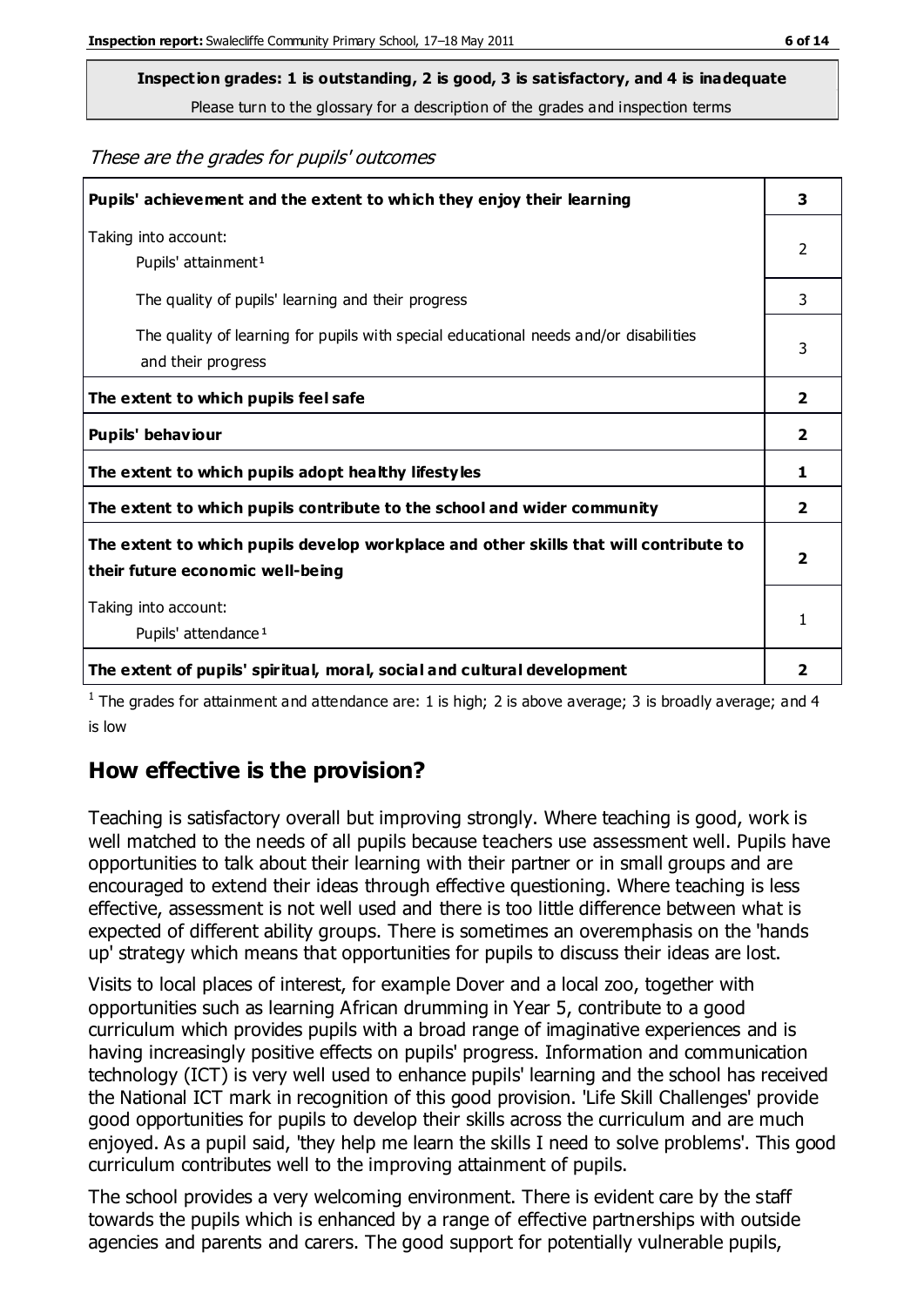Please turn to the glossary for a description of the grades and inspection terms

through, for example, the family learning teacher, impacts positively on the emotional well-being and personal development of pupils. Transition arrangements are very good and this helps pupils feel confident about the next stage of their education. Nurture groups provide good support for vulnerable pupils whose well-being is regularly monitored through vulnerable pupil meetings which involve senior leaders.

#### These are the grades for the quality of provision

| The quality of teaching                                                                                    |  |
|------------------------------------------------------------------------------------------------------------|--|
| Taking into account:<br>The use of assessment to support learning                                          |  |
| The extent to which the curriculum meets pupils' needs, including, where relevant,<br>through partnerships |  |
| The effectiveness of care, guidance and support                                                            |  |

## **How effective are leadership and management?**

The school judges accurately that learning and progress are satisfactory. Leaders are united in a common sense of purpose that is focused on improving the quality of teaching which is improving as teachers observe and support each other and learn from the best practice. Senior leaders, responsible for their allocated year groups, and middle leaders, responsible for key subject areas, drive improvement well across the school. This is why outcomes for pupils are improving so strongly. Good systems are in place to track the progress of individuals and groups of pupils. The '360 degree' monitoring, three times a year, informs actions taken to continue to improve. The governing body knows the school well and is influential in determining the strategic direction of the school. It is rigorous in ensuring that good systems are in place to keep pupils and staff safe. Issues about safety are integrated well into the curriculum, for example through the teaching of e-safety.

Following an analysis of its context, the school has been successful in implementing a range of initiatives to promote community cohesion. The school is a very cohesive community and parents and carers are encouraged to take part in school life. For example, the 'Men love to Learn' project involves male parents and carers taking part in activities, such as making a Greek trireme or taking part in a 'Pirate Treasure Hunt'. Parents and carers value the positive relationships which the headteacher and the governing body have developed. As a parent wrote in the questionnaire, 'There is now an active and positive dialogue with parents.' The school regularly asks for their views, for example in the recent consultation about end-of-year reports for pupils. Information sessions about how literacy and mathematics are taught in school help parents and carers support their children's learning.

The school gathers good information about the participation of groups of pupils in school life in order that it can tackle discrimination and promote equality of opportunity. It does so satisfactorily and recognises the need to improve the performance of all pupils and especially those with special educational needs and/or disabilities.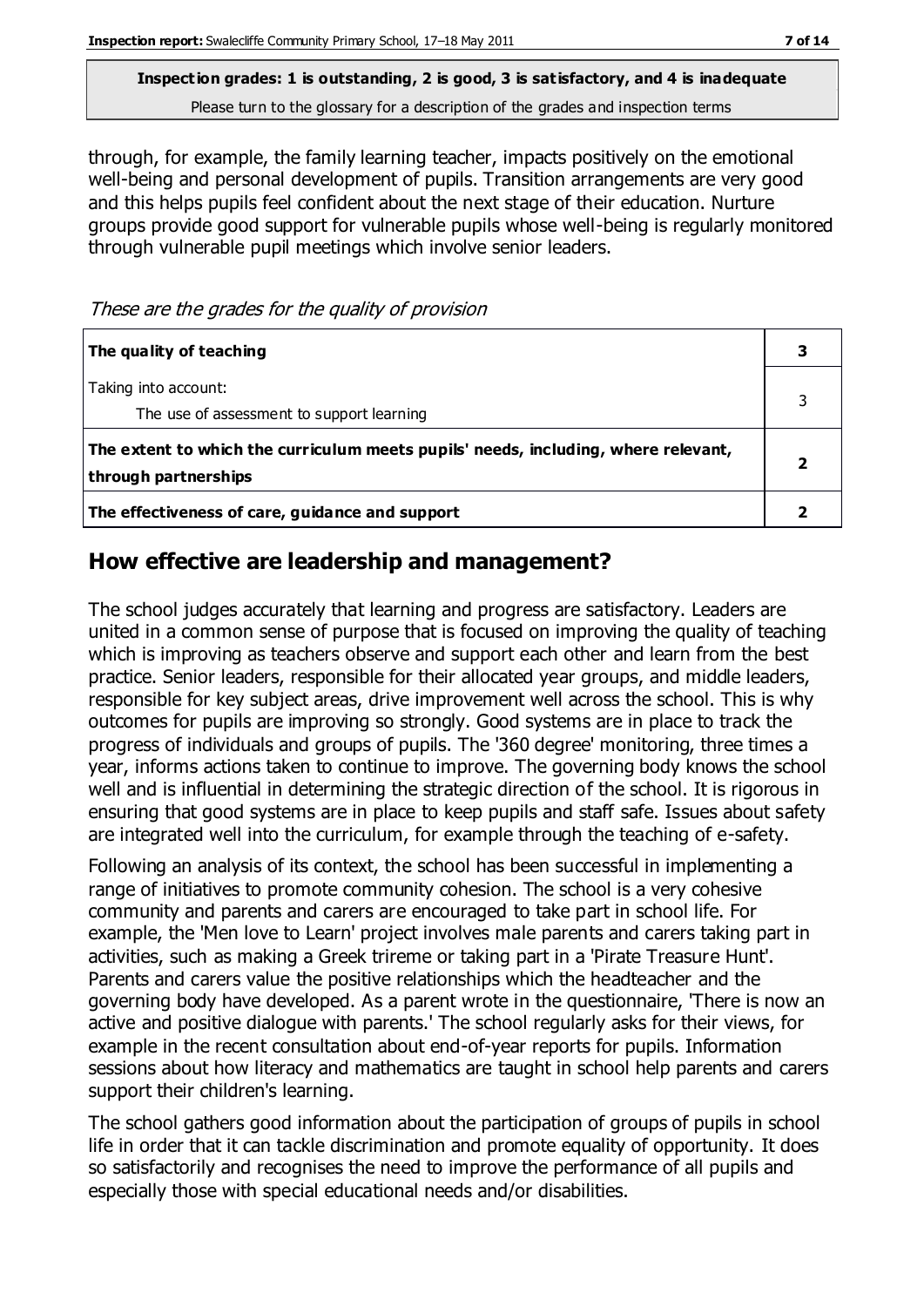Please turn to the glossary for a description of the grades and inspection terms

| These are the grades for leadership and management |  |
|----------------------------------------------------|--|
|----------------------------------------------------|--|

| The effectiveness of leadership and management in embedding ambition and driving<br>improvement                                                                  | $\overline{\mathbf{2}}$ |
|------------------------------------------------------------------------------------------------------------------------------------------------------------------|-------------------------|
| Taking into account:<br>The leadership and management of teaching and learning                                                                                   | 2                       |
| The effectiveness of the governing body in challenging and supporting the<br>school so that weaknesses are tackled decisively and statutory responsibilities met | 2                       |
| The effectiveness of the school's engagement with parents and carers                                                                                             | 2                       |
| The effectiveness of partnerships in promoting learning and well-being                                                                                           | 2                       |
| The effectiveness with which the school promotes equality of opportunity and tackles<br>discrimination                                                           | 3                       |
| The effectiveness of safeguarding procedures                                                                                                                     | 2                       |
| The effectiveness with which the school promotes community cohesion                                                                                              | $\overline{\mathbf{2}}$ |
| The effectiveness with which the school deploys resources to achieve value for money                                                                             | 3                       |

# **Early Years Foundation Stage**

The leadership of the Early Years Foundation Stage is good and this has meant that provision has remained good, despite several changes of staff. Children settle quickly into Reception because staff visit children at home as well as in their pre-school setting. Adults know the children well and make careful and accurate assessments of their learning. Children choose from a range of activities which engage and sustain their interest. For example, during the inspection, children enjoyed writing about minibeasts and making a picnic for them. Good questioning from the adults meant that they both asked and answered questions about what they were doing. Planning for the use of the outside area is good and it is used well to develop children's skills. For example, children were playing 'ice-cream parlours' outside and talking about the flavours and developing early writing skills by making menus. Children feel very safe and happy in this caring environment. They make good progress so that by the time they enter Year 1 they have developed skills which are above the national average, especially in problem solving, reasoning and numeracy and personal, social and emotional development, although lower in communication, language and literacy. Parents and carers appreciate the work of the staff, as summed up by a parent who said, 'I'm very happy. My son settled really quickly, thanks to the staff.'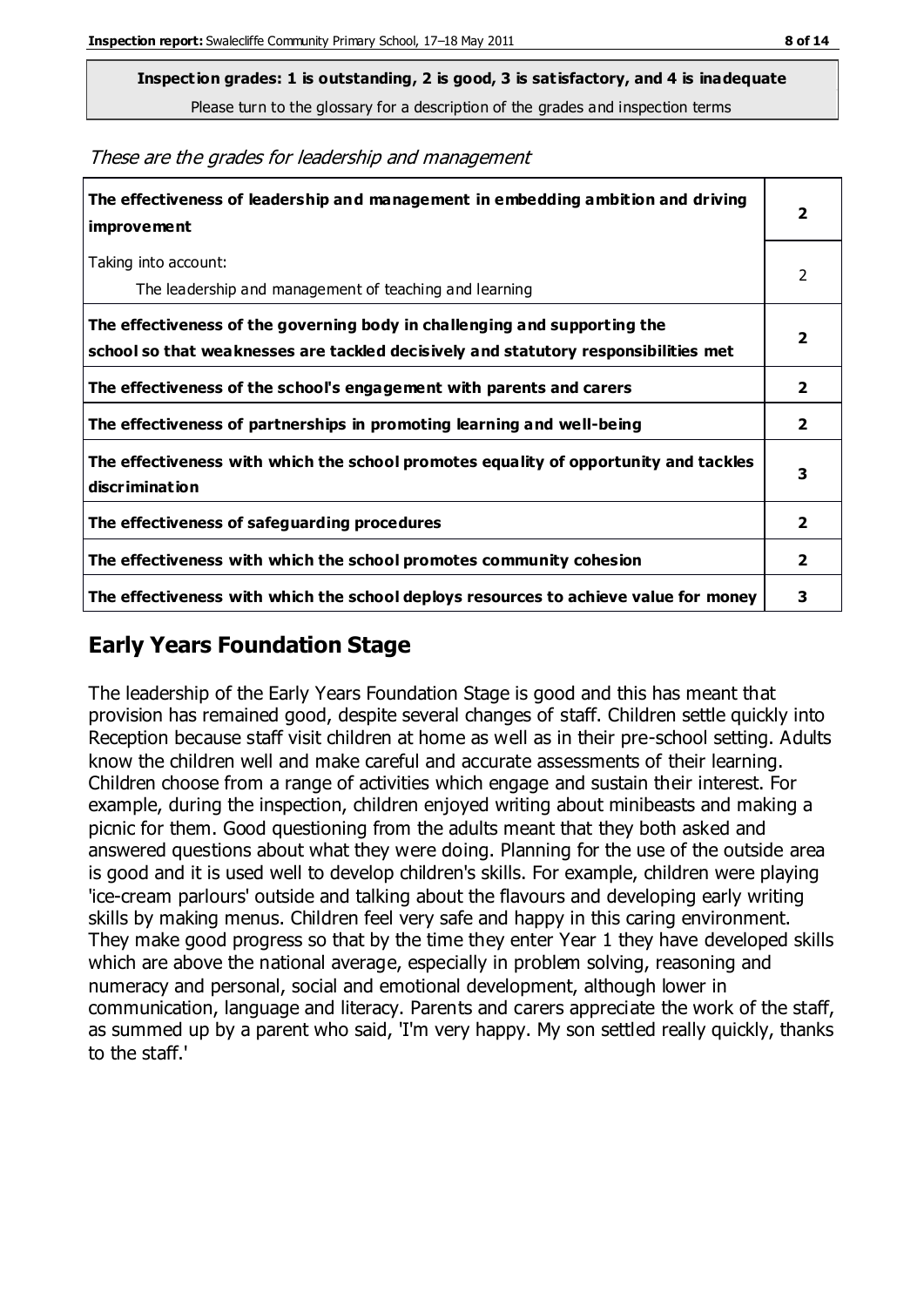Please turn to the glossary for a description of the grades and inspection terms

These are the grades for the Early Years Foundation Stage

| <b>Overall effectiveness of the Early Years Foundation Stage</b>                      |  |
|---------------------------------------------------------------------------------------|--|
| Taking into account:<br>Outcomes for children in the Early Years Foundation Stage     |  |
| The quality of provision in the Early Years Foundation Stage                          |  |
| The effectiveness of leadership and management of the Early Years Foundation<br>Stage |  |

## **Views of parents and carers**

There was a below average response rate to the parent and carer questionnaire but the overwhelming majority of those who responded support the school and say they are happy with their child's experience. A few parents and carers wrote specifically about the positive impact of the new headteacher.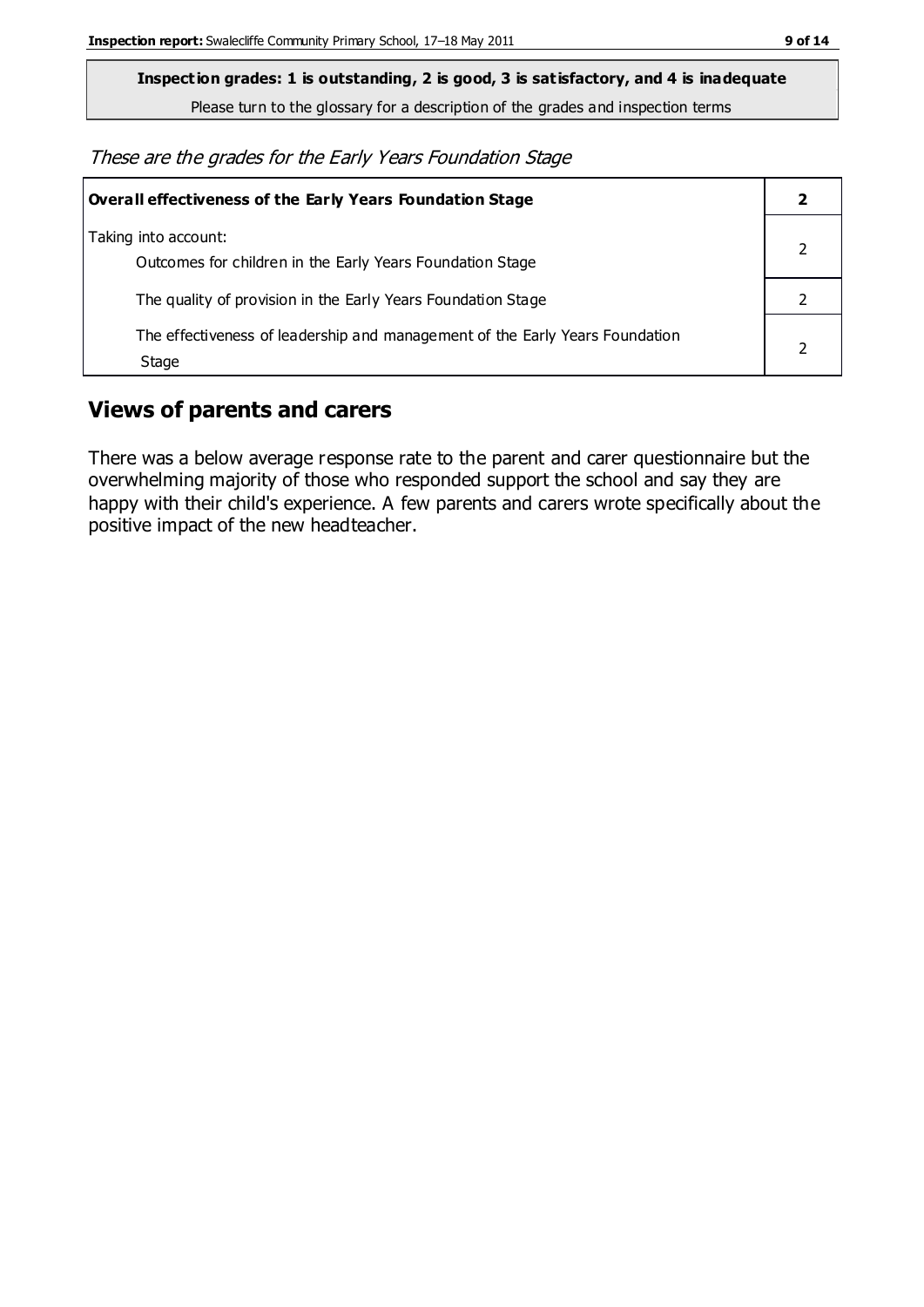#### **Responses from parents and carers to Ofsted's questionnaire**

Ofsted invited all the registered parents and carers of pupils registered at Swalecliffe Community Primary School to complete a questionnaire about their views of the school. In the questionnaire, parents and carers were asked to record how strongly they agreed with 13 statements about the school.

The inspection team received 148 completed questionnaires by the end of the on-site inspection. In total, there are 640 pupils registered at the school.

| <b>Statements</b>                                                                                                                                                                                                                                       | <b>Strongly</b><br>agree |               | <b>Agree</b> |               | <b>Disagree</b> |                | <b>Strongly</b><br>disagree |              |
|---------------------------------------------------------------------------------------------------------------------------------------------------------------------------------------------------------------------------------------------------------|--------------------------|---------------|--------------|---------------|-----------------|----------------|-----------------------------|--------------|
|                                                                                                                                                                                                                                                         | <b>Total</b>             | $\frac{0}{0}$ | <b>Total</b> | $\frac{0}{0}$ | <b>Total</b>    | $\frac{0}{0}$  | <b>Total</b>                | %            |
| My child enjoys school                                                                                                                                                                                                                                  | 97                       | 66            | 46           | 31            | 4               | 3              | $\mathbf 0$                 | $\mathbf 0$  |
| The school keeps my child<br>safe                                                                                                                                                                                                                       | 110                      | 74            | 35           | 24            | $\overline{2}$  | $\mathbf{1}$   | $\mathbf 0$                 | $\mathbf 0$  |
| My school informs me about<br>my child's progress                                                                                                                                                                                                       | 58                       | 39            | 83           | 4             | 3               | $\overline{2}$ | 1                           | $\mathbf{1}$ |
| My child is making enough<br>progress at this school                                                                                                                                                                                                    | 67                       | 45            | 68           | 46            | 11              | $\overline{7}$ | 1                           | 1            |
| The teaching is good at this<br>school                                                                                                                                                                                                                  | 81                       | 55            | 59           | 40            | 4               | 3              | 1                           | $\mathbf{1}$ |
| The school helps me to<br>support my child's learning                                                                                                                                                                                                   | 85                       | 58            | 51           | 34            | 10              | $\overline{7}$ | 1                           | $\mathbf{1}$ |
| The school helps my child to<br>have a healthy lifestyle                                                                                                                                                                                                | 79                       | 53            | 63           | 43            | 4               | 3              | $\mathbf 0$                 | $\mathbf 0$  |
| The school makes sure that<br>my child is well prepared for<br>the future (for example<br>changing year group,<br>changing school, and for<br>children who are finishing<br>school, entering further or<br>higher education, or entering<br>employment) | 53                       | 36            | 76           | 51            | 8               | 5              | $\mathbf 0$                 | $\mathbf 0$  |
| The school meets my child's<br>particular needs                                                                                                                                                                                                         | 68                       | 46            | 70           | 47            | $\overline{7}$  | 5              | $\overline{2}$              | 1            |
| The school deals effectively<br>with unacceptable behaviour                                                                                                                                                                                             | 53                       | 36            | 77           | 52            | 9               | 6              | 0                           | $\mathbf 0$  |
| The school takes account of<br>my suggestions and concerns                                                                                                                                                                                              | 60                       | 41            | 75           | 51            | 8               | 5              | 0                           | 0            |
| The school is led and<br>managed effectively                                                                                                                                                                                                            | 92                       | 62            | 54           | 36            | $\overline{2}$  | $\mathbf{1}$   | $\mathbf 0$                 | $\mathbf 0$  |
| Overall, I am happy with my<br>child's experience at this<br>school                                                                                                                                                                                     | 87                       | 59            | 55           | 37            | $\overline{4}$  | 3              | $\mathbf 0$                 | $\mathbf 0$  |

The table above summarises the responses that parents and carers made to each statement. The percentages indicate the proportion of parents and carers giving that response out of the total number of completed questionnaires. Where one or more parents and carers chose not to answer a particular question, the percentages will not add up to 100%.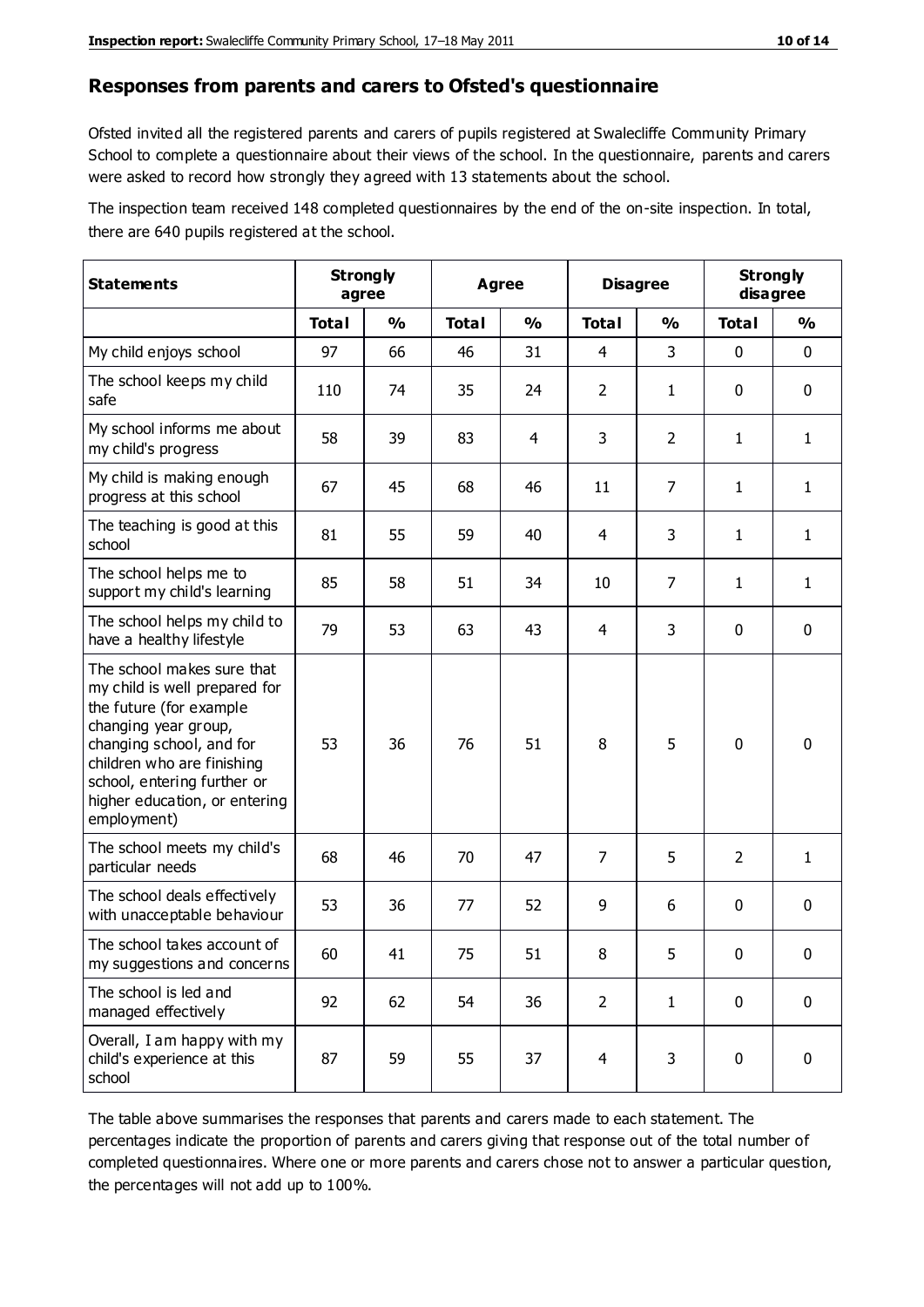# **Glossary**

| Grade   | <b>Judgement</b> | <b>Description</b>                                                                                                                                                                                                            |
|---------|------------------|-------------------------------------------------------------------------------------------------------------------------------------------------------------------------------------------------------------------------------|
| Grade 1 | Outstanding      | These features are highly effective. An outstanding school<br>provides exceptionally well for all its pupils' needs.                                                                                                          |
| Grade 2 | Good             | These are very positive features of a school. A school that<br>is good is serving its pupils well.                                                                                                                            |
| Grade 3 | Satisfactory     | These features are of reasonable quality. A satisfactory<br>school is providing adequately for its pupils.                                                                                                                    |
| Grade 4 | Inadequate       | These features are not of an acceptable standard. An<br>inadequate school needs to make significant improvement<br>in order to meet the needs of its pupils. Ofsted inspectors<br>will make further visits until it improves. |

#### **What inspection judgements mean**

## **Overall effectiveness of schools**

|                       | Overall effectiveness judgement (percentage of schools) |      |                     |                   |
|-----------------------|---------------------------------------------------------|------|---------------------|-------------------|
| <b>Type of school</b> | <b>Outstanding</b>                                      | Good | <b>Satisfactory</b> | <b>Inadequate</b> |
| Nursery schools       | 46                                                      | 48   | 6                   |                   |
| Primary schools       | 6                                                       | 47   | 40                  | 7                 |
| Secondary schools     | 12                                                      | 39   | 38                  | 11                |
| Sixth forms           | 13                                                      | 42   | 41                  | 3                 |
| Special schools       | 28                                                      | 49   | 19                  | 4                 |
| Pupil referral units  | 14                                                      | 45   | 31                  | 10                |
| All schools           | 10                                                      | 46   | 37                  |                   |

New school inspection arrangements were introduced on 1 September 2009. This means that inspectors now make some additional judgements that were not made previously.

The data in the table above are for the period 1 September 2010 to 31 December 2010 and are consistent with the latest published official statistics about maintained school inspection outcomes (see **[www.ofsted.gov.uk](http://www.ofsted.gov.uk/)**).

The sample of schools inspected during 2010/11 was not representative of all schools nationally, as weaker schools are inspected more frequently than good or outstanding schools.

Percentages are rounded and do not always add exactly to 100.

Sixth form figures reflect the judgements made for the overall effectiveness of the sixth form in secondary schools, special schools and pupil referral units.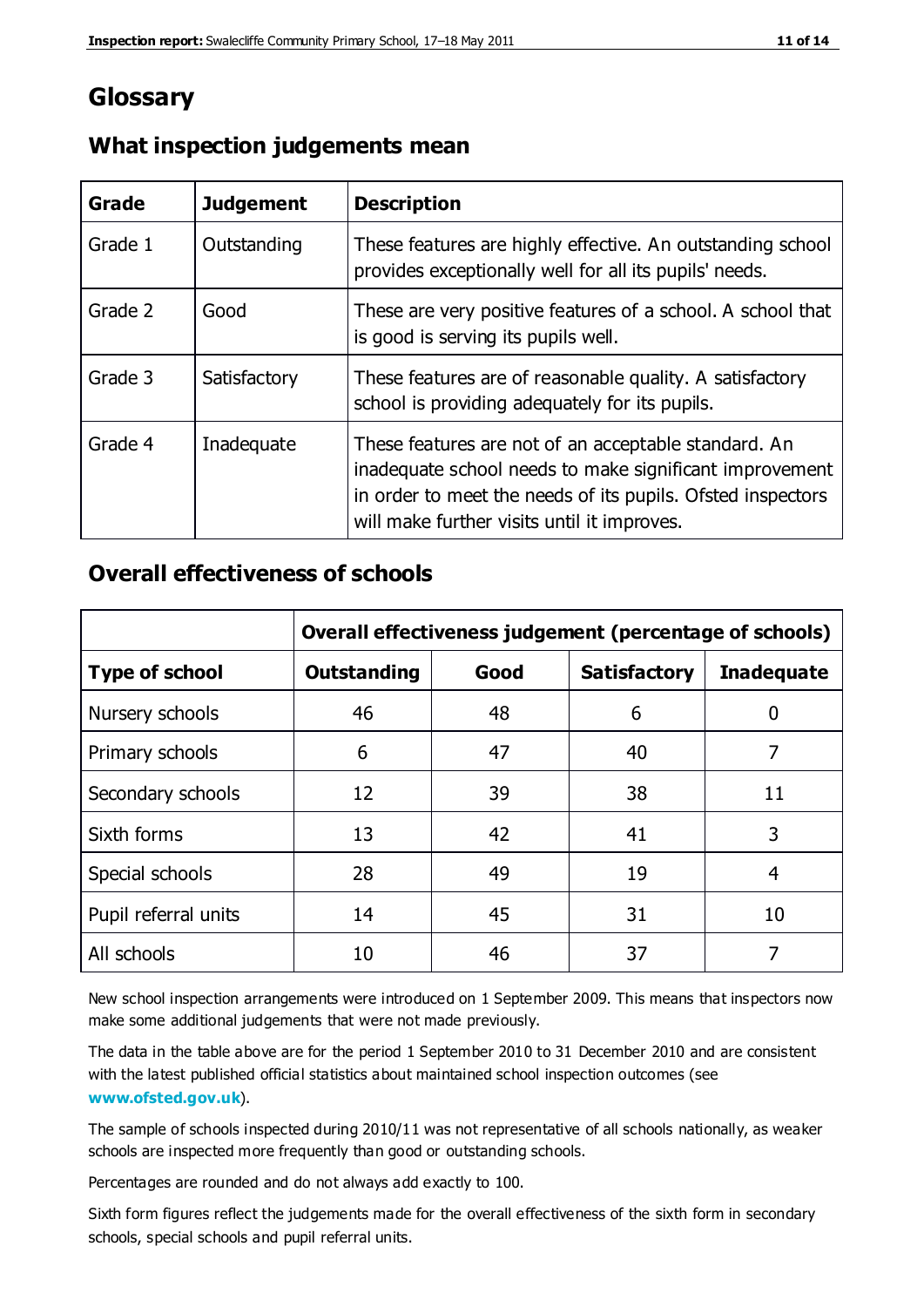# **Common terminology used by inspectors**

| Achievement:                  | the progress and success of a pupil in their learning,<br>development or training.                                                                                                                                                          |  |  |
|-------------------------------|---------------------------------------------------------------------------------------------------------------------------------------------------------------------------------------------------------------------------------------------|--|--|
| Attainment:                   | the standard of the pupils' work shown by test and<br>examination results and in lessons.                                                                                                                                                   |  |  |
| Capacity to improve:          | the proven ability of the school to continue<br>improving. Inspectors base this judgement on what<br>the school has accomplished so far and on the quality<br>of its systems to maintain improvement.                                       |  |  |
| Leadership and management:    | the contribution of all the staff with responsibilities,<br>not just the headteacher, to identifying priorities,<br>directing and motivating staff and running the school.                                                                  |  |  |
| Learning:                     | how well pupils acquire knowledge, develop their<br>understanding, learn and practise skills and are<br>developing their competence as learners.                                                                                            |  |  |
| <b>Overall effectiveness:</b> | inspectors form a judgement on a school's overall<br>effectiveness based on the findings from their<br>inspection of the school. The following judgements,<br>in particular, influence what the overall effectiveness<br>judgement will be. |  |  |
|                               | The school's capacity for sustained<br>improvement.                                                                                                                                                                                         |  |  |
|                               | Outcomes for individuals and groups of pupils.                                                                                                                                                                                              |  |  |
|                               | The quality of teaching.                                                                                                                                                                                                                    |  |  |
|                               | The extent to which the curriculum meets<br>pupils' needs, including, where relevant,<br>through partnerships.                                                                                                                              |  |  |
|                               | The effectiveness of care, guidance and<br>support.                                                                                                                                                                                         |  |  |
| Progress:                     | the rate at which pupils are learning in lessons and<br>over longer periods of time. It is often measured by<br>comparing the pupils' attainment at the end of a key                                                                        |  |  |

stage with their attainment when they started.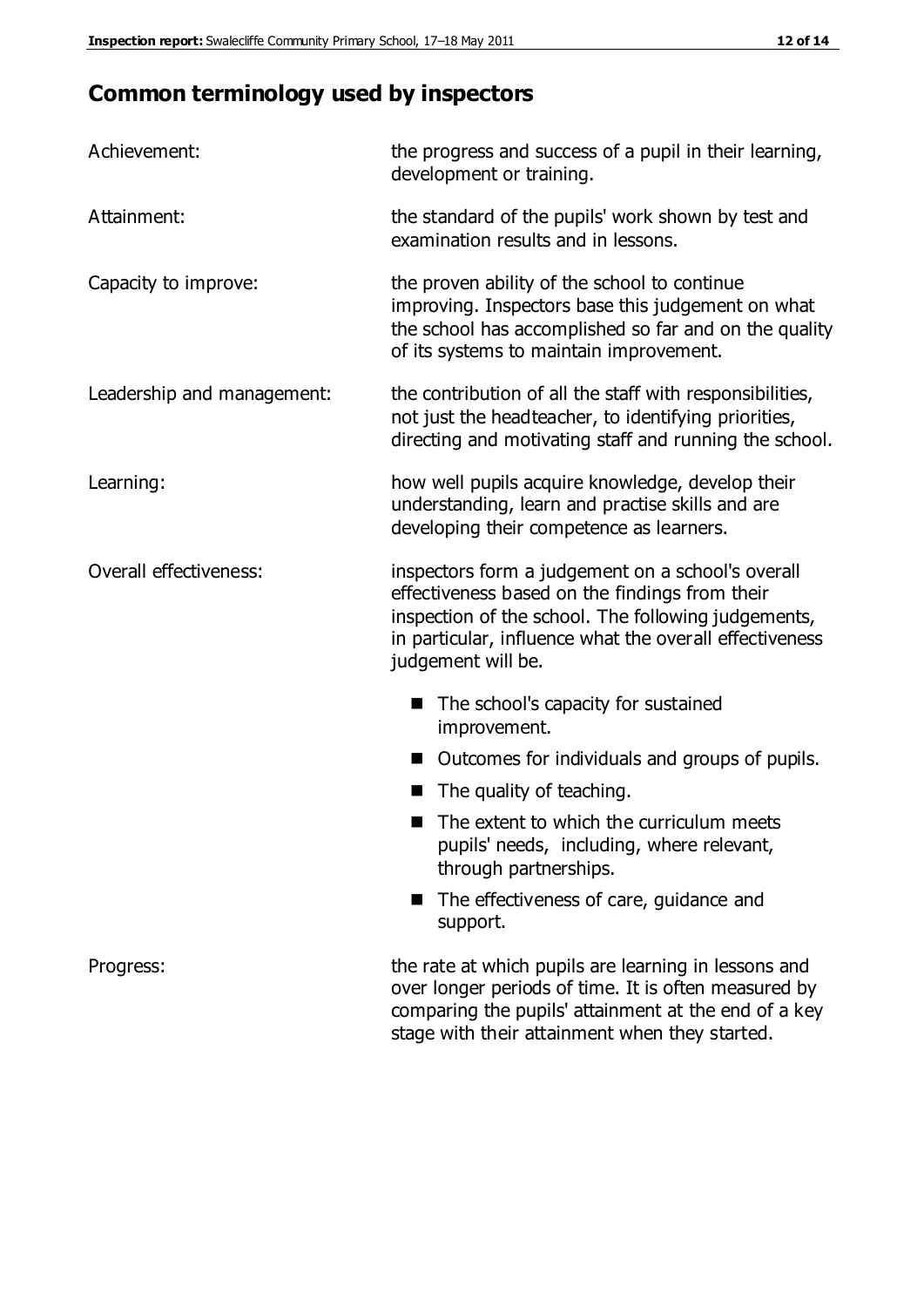## **This letter is provided for the school, parents and carers to share with their children. It describes Ofsted's main findings from the inspection of their school.**

19 May 2011

#### Dear Pupils

#### **Inspection of Swalecliffe Community Primary School, Whitstable CT5 2PH**

Thank you for welcoming us so warmly when we visited your school recently. The other inspectors and I really enjoyed meeting you and seeing you working so well in your lessons. You told us that you enjoyed school and were proud of it. We thought you were well behaved and it was lovely to see how kind and respectful you are to each other. All the staff care a great deal about how well you are doing and how happy you are. You know how to keep yourself safe and you have an excellent understanding about how to keep healthy. You attend school regularly and arrive on time. We think that Swalecliffe is a satisfactory school and to make it even better, we have asked your teachers to:

- make teaching even better by:
- making sure that your work challenges you to think and work hard
- making sure that when teachers mark your work, they give you clear guidance about how to improve it
- qiving you more opportunities to assess your own learning
- making sure adults working with you and your teacher always give pupils good support.

You can help by always working hard and telling your teacher if the work is too easy or too difficult for you. We wish you every success for the future.

I hope you enjoy the rest of the summer term.

Yours sincerely

Joanna Toulson Lead inspector